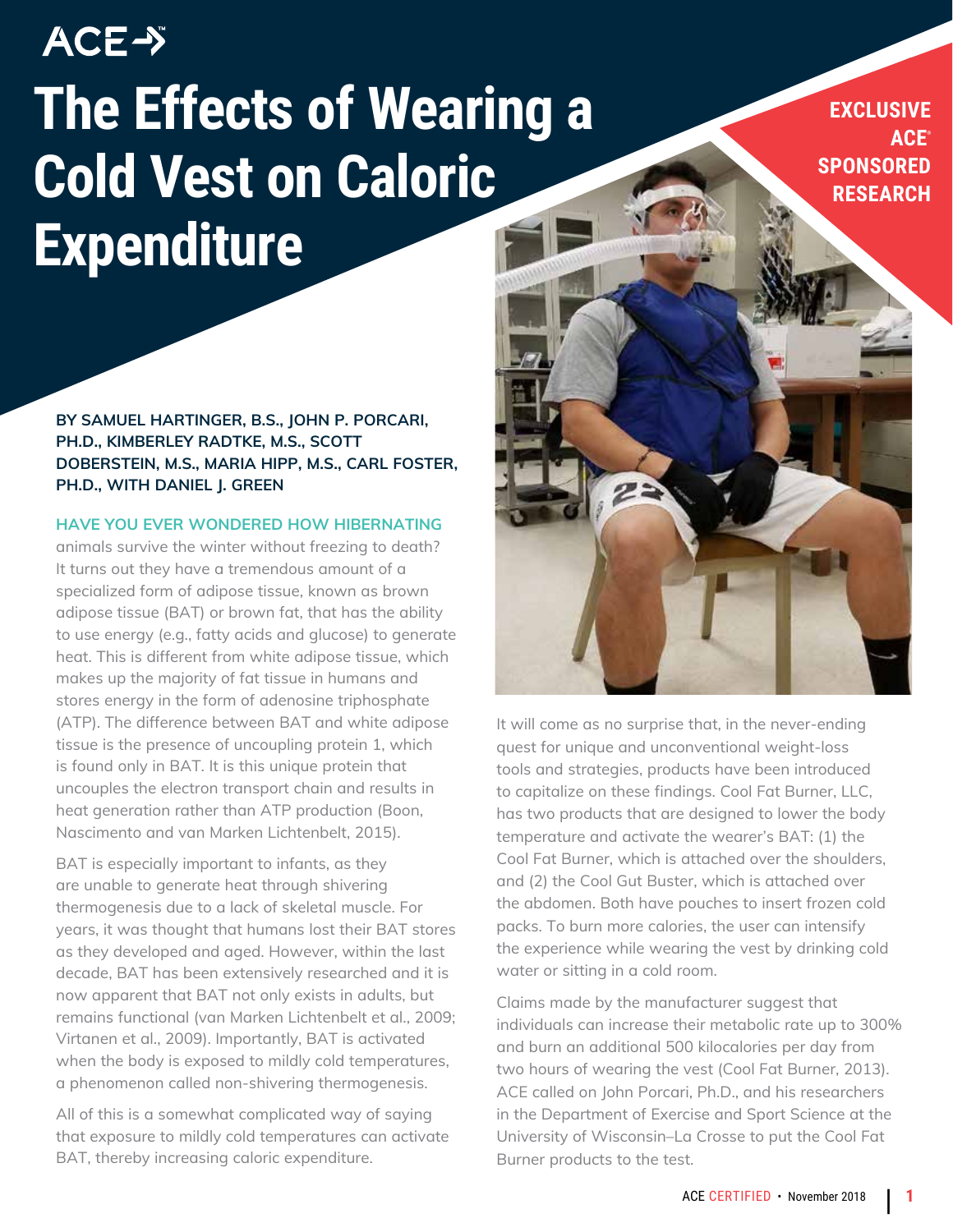## **The Study**

The researchers recruited 20 apparently healthy volunteers between the ages of 19 and 25 years old (Table 1). All subjects had a body mass index (BMI) greater than 25 kg/m<sup>2</sup>, classifying them as either overweight or obese.

| Table 1. Descriptive characteristics (N=20). |                   |                 |
|----------------------------------------------|-------------------|-----------------|
| Variable                                     | Males ( $n=12$ )  | Females (n=8)   |
| Age (years)                                  | $20.9 \pm 1.78$   | $22.4 \pm 2.00$ |
| Height (in)                                  | $70.5 + 2.49$     | $65.0 + 2.46$   |
| Weight (lbs)                                 | $196.0 \pm 35.18$ | $165.5 + 20.80$ |
| BMI (kg/m2)                                  | $27.6 \pm 3.86$   | $27.5 \pm 2.45$ |

The subjects arrived at the testing facility after a 10-hour fast and also abstained from exercise, caffeine and stimulants during that period. During testing, they wore heart rate (HR) monitors and were connected to a metabolic cart that measured and analyzed expired air. They then completed three 30-minute testing phases: (1) resting, (2) low-intensity fat burn and (3) highintensity fat burn.

It is important to highlight the fact that the terminology used here (low-intensity and high-intensity) has nothing to do with exercise intensity. In fact, this research featured no exercise at all, as subjects were asked to remain still and seated during the duration of testing. The three testing phases, which were conducted in this order, are defined as follows:

- $\blacktriangleright$  Resting = The subjects wore neither the Cool Fat Burner vest nor the Cool Gut Buster and simply sat still for 30 minutes.
- $\blacktriangleright$  Low-intensity = The subjects wore both products (to maximize the benefit) and sat still. They also wore fleece gloves and socks in an attempt to keep the extremities warm.
- $\blacktriangleright$  High-intensity = The subjects wore both products and sat still while wearing the gloves and socks. They also drank 16 ounces of ice-cold water at the beginning of the testing phase and 16 more ounces at the halfway point.

## **The Results**

Average oxygen uptake  $(VO<sub>2</sub>)$  significantly increased across all phases (295.6 ± 69.1, 333.0 ± 83.2, and 372.8 ± 87.5 mL/min for the rest, low-intensity and highintensity phases, respectively), as you can see in Figure 1.

Figure 2 depicts average calories burned, which also increased across all phases (1.47  $\pm$  0.35, 1.67  $\pm$  0.42 and  $1.86 \pm 0.44$  kcals/min during the rest, low-intensity and high-intensity phases, respectively). Extrapolated to one-hour values, these values equate to 88.7, 99.9 and 111.8 calories/hour.

Average HR significantly decreased across all phases (67  $\pm$  8.2, 65  $\pm$  7.1, and 59  $\pm$  6.8 bpm for the rest, lowintensity and high-intensity phases, respectively), as shown in Figure 3.

> **Figure 1** Oxygen consumption during the rest, low- and high-intensity phases.



**<sup>2</sup>** |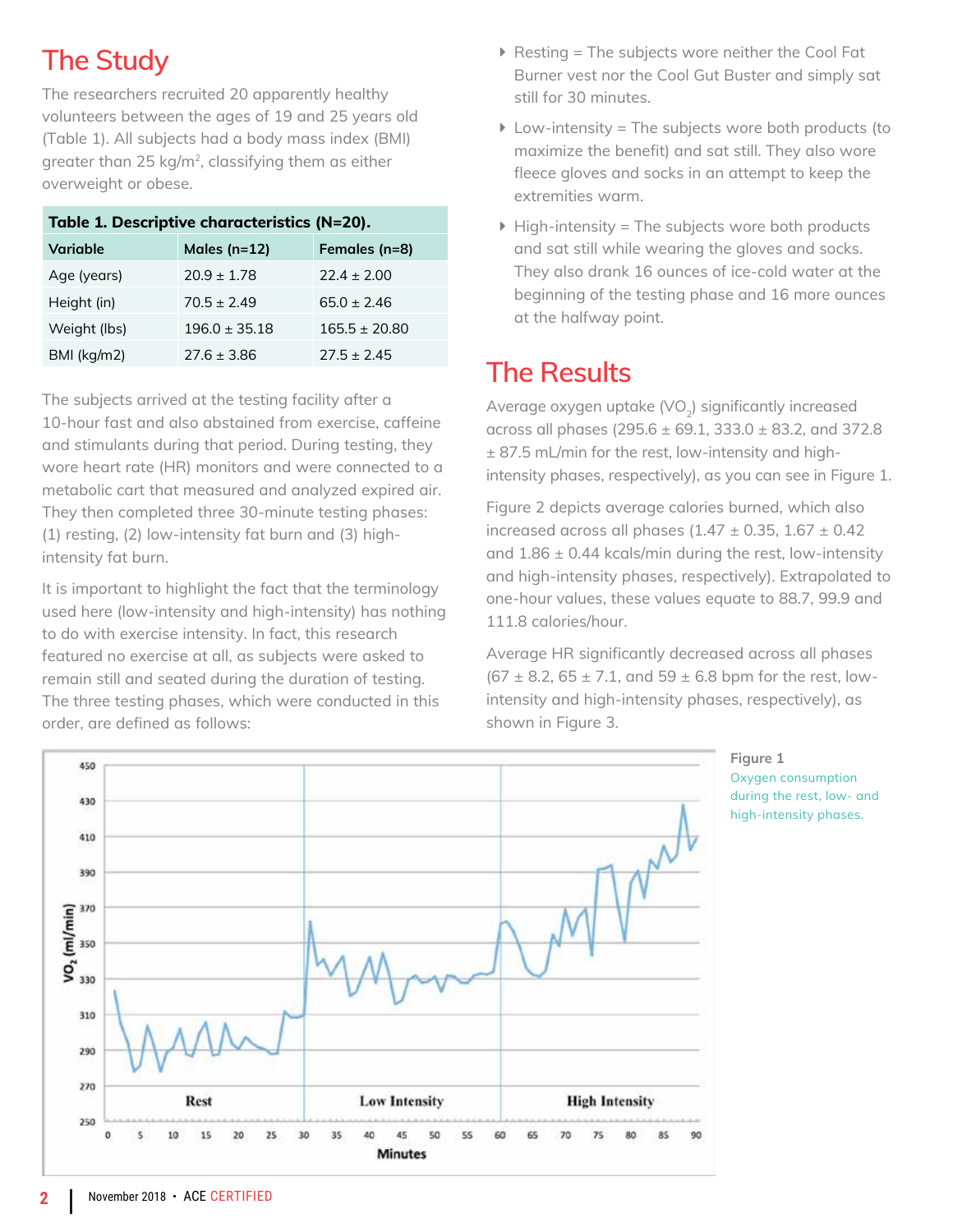





**Figure 3** Average heart rate during the rest, low- and highintensity phases.

### **The Bottom Line**

The purpose of this study was to determine if wearing the Cool Fat Burner and Cool Gut Buster could significantly increase caloric expenditure compared to resting metabolic values. For both the low- and high-intensity phases of testing, caloric expenditure was significantly greater than resting conditions (14% and 27% greater than rest, respectively). This amounts to 12.0 and 23.4 kcal increases over resting values in one hour, respectively.

Claims made by the manufacturer suggest that individuals can increase their metabolic rate up to 300% and burn an additional 500 kilocalories per day from two hours of wearing the vest (Cool Fat Burner LLC, 2013). Notably, other manufacturers of similar products make similar claims. When the data from this study are extrapolated to two hours, 24 additional calories would have been expended during the low-intensity phase, and 46.8 calories would have been expended during the